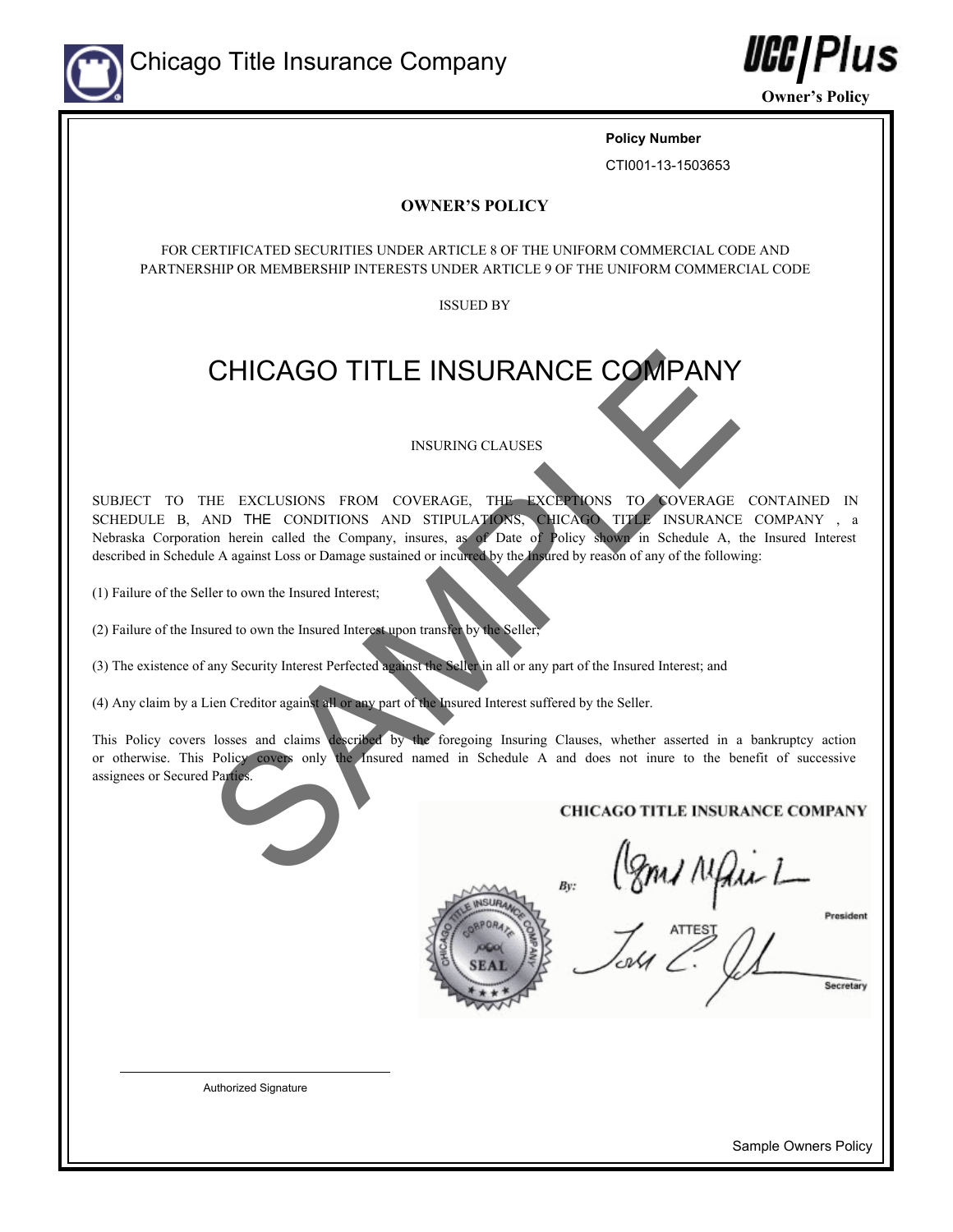# EXCLUSIONS FROM COVERAGE

The following matters are expressly excluded from the coverage of this Policy and the Company will not pay Loss or Damage, costs, attorneys' fees, or expenses which arise by reason of:

1. Defects, Liens, encumbrances, adverse claims or other matters: (a) created, suffered, assumed or agreed to by the Insured Claimant; (b) not known to the Company, not Filed at Date of Policy, but known to the Insured Claimant and not disclosed in writing to the Company by the Insured Claimant prior to the date the Insured Claimant became an Insured under this Policy; (c) resulting in no Loss or Damage to the Insured Claimant; or (d) resulting in Loss or Damage which would not have been sustained if the Insured Claimant had paid value for the Insured **Interest** 

2. Any claim by reason of the operation of federal bankruptcy, state insolvency, or similar creditors' rights laws that the Insured Interest in whole or part constitutes, or was created by, a fraudulent conveyance, fraudulent transfer, equitable subordination or preference.

3. Any claim that all or any part of the Insured Interest constitutes Proceeds of a Security Interest created prior to the transaction between the Seller and the Insured on Date of Policy, unless a Financing Statement describing the original Collateral has been Filed against the Seller or a prior owner of all or any part of the Insured Interest.

4. Any Loss or Damage arising from the incorrectness of any of the information set out in Schedule A except for:

- (1) information that the Company has failed to transcribe correctly from the source of such information; or
- (2) information relating to the exact legal name of the Seller or any prior owner of all of any part of the Insured Interest described on Schedule A.

5. Any claim resulting from a transfer of an Insured Interest in the entity described on Schedule A not reflected or incorrectly reflected on the books and records of that entity and not disclosed in writing to the Company.

6. Any Security Interest or claim of a Lien Creditor unless (a) the Secured Party has filed or (b) the Lien Creditor has (i) Filed or (ii) seized an Insured Interest that is a Certificated Security.

7. Any claim of a Secured Party or Lien Creditor against an interest in a predecessor of the entity described in Schedule A, unless the conversion, reorganization, merger, or similar event was (a) disclosed to the Company; or (b) manifest on the books and records of the entity described in Schedule A. of any part of an insured interest constructed on the Selection of the threat method of the matter of an insured on Date of Policy, unless a Financing Statement describes the original of one original of original of the Ins

8. If the Insured Interest is a Certificated Security held by a Securities Intermediary, the claim of that Securities Intermediary to: (1) a Right of Recoupment; (2) a Security Interest; or (3) a Right of Set-Off.

- 9. Any change after Date of Policy in any of the following:
	- (a) the information provided in Schedule A;
	- (b) the documents described in Schedule A; or
	- (c) the facts concerning the Insured Security Interest, the Seller, or any prior owner that have been disclosed to the Company.

10. Consequences of the existence of any anti-assignment statute.

11. Any change in the status of an Insured Interest as a General Intangible or as a Security for purposes of Article 8 of the Uniform Commercial Code unless such change was (a) disclosed to the Company; or (b) manifest on the books and records of the entity described in Schedule A.

12. With respect to any transaction described as a sale in the transaction documents identified in Schedule A, recharacterization by any tribunal as a loan or as any type of transaction other than a sale.

13. Any claim relating to the separate assignment of the payment rights arising from the Insured Interest, if the assignee thereof has not filed.

# **CONDITIONS AND STIPULATIONS**

**1. Definition of Terms. b.** "File," "Filed" or "Filing, recording or registering in the Filing. The following terms when used in this Policy mean: Office under a name that is not Seriously Misleading.

a. "Date of Policy": the date specified on Schedule A.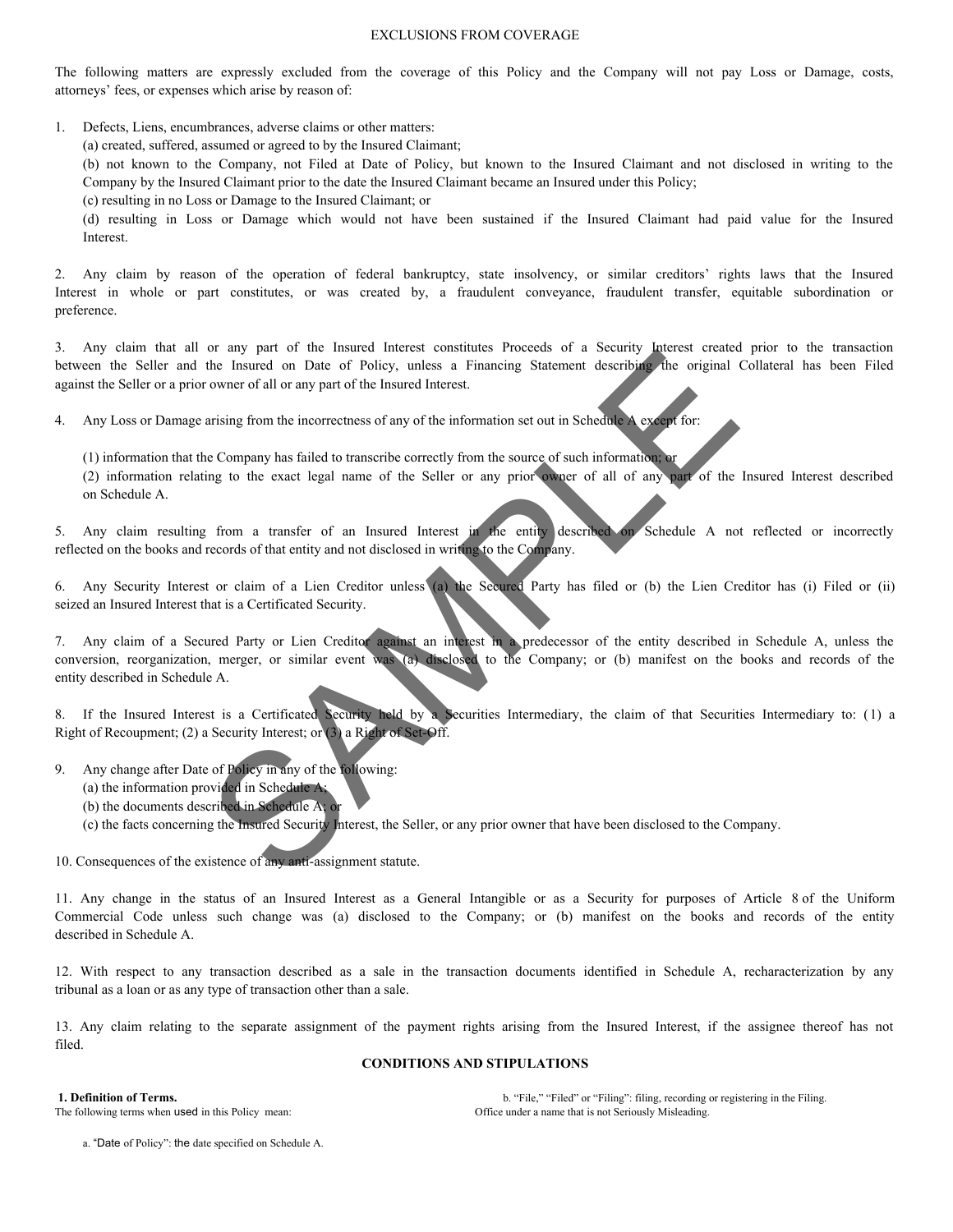c. "Filing Olfice": the governmental or quasi-governmental agency or agencies identified in Unifonn Commercial Code  $\S$  9-50 I in the jurisdiction specified by Article 9.

d. "Insured": the party or parties named in Schedule A.

#### e. "Insured Claimant": an Insured claiming Loss or Damage.

f. "Insured Interest": (I) the Certificated Security that is described on Schedule A and is located within the United States of America: or (2) the Article 9 partnership or membership interest that is described on Schedule A.

g. "Lien": the interest held by a Lien Creditor, excluding a taxing authority.

h. "Loss" or "Damage" shall mean Loss or Damage arising from the application of any law of the United States of America or of any of the states of the United States of America. For purposes of this definition, the District of Columbia and any territory of the United States shall be considered a state of the United States of America.

i. "Seller": the transferor of the Insured Interest to the Insured in the transaction or series of transactions described in Schedule A.

j. "Uniform Commercial Code": Except as used in paragraph 10 of the Exclusions from Coverage, the Uniform Commercial Code in effect in the jurisdiction whose law applies to the event upon which a claim is based. As used in said paragraph, the Uniform Commercial Code as promulgated by the National Conference of Commissioners on Uniform State Laws.

k. "Value of the Insured Interest": (1) for Insured Interests other than publicly traded Securities, the value at the time of Loss or Damage as estimated by any appraiser that regularly values such types of Investment Property selected by agreement between the Insured Claimant and the Company; *provided, howevet* that if the Insured Interest is an interest in an entity that owns real property, the appraiser must have experience in the valuation of such interests; or (2) for publicly traded Securities, the average of the highest and lowest price for such Security or Securities on the date notice of Loss or Damage is given to the Company.

Any capitalized term used in this Policy that is not defined in this Policy, shall have the meaning given to it in Articles 8 and 9 of the Uniform Commercial Code.

#### **2. Continuance of Insurance.**

The coverage of this Policy shall continue in favor of the Insured so long as the Insured holds the Insured Interest or has liability by reason of warranty based on the coverage of this Policy made by the Insured regarding the Insured Interest upon a transfer thereof; *provided, however* that arising by virtue of any law, rule or regulation enacted or promulgated after Date of Policy will not be paid.

# **3. Notice of Claim to be given by Insured Claimant.**

The Insured shall notify the Company promptly in writing (i) in case of any litigation as Set forth in Section 4(a) below, (ii) in case knowledge shall come to an Insured hereunder of any claim which is adverse to the Insured Interest, and which might cause Loss or Damage for which the Company may be liable by virtue of this Policy. If prompt notice shall not be given to the Company, then as to the insured all liability of the Company shall terminate with regard to the matter or matters for which prompt notice is required; provided, however, that failure to notify the Company shall in no case prejudice the rights of any Insured under this Policy unless the Company shall **be** prejudiced by the failure and then only to the extent of the prejudice.

# **4. Defense and Prosecution of Actions; Duty of Insured Claimant to Cooperate**

a. Upon written request by the Insured and subject to the options contained in Section 6 of these Conditions and Stipulations, the Company, at its own cost and without unreasonable delay, shall provide for **the** defense of an Insured in litigation in which any third party asserts a claim adverse to the Insured Interest, but only as to those stated causes of action alleging a defect, Lien or encumbrance or other matter Insured against by this Policy. The Company shall have the right to select counsel of its choice (subject to the right of the Insured to object for reasonable cause) to represent the Insured as to those stated causes of action and shall not be liable for and will not pay the fees of any other counsel. The Company will not pay any fees, costs or expenses incurred by the Insured in the defense of those causes of action which allege matters not Insured against by this Policy.

b. The Company shall have the right, at its own cost, to institute and prosecute any action or proceeding or to do any other act, which in its opinion. may be necessary or desirable to establish the Insured Interest, or to prevent or reduce Loss or Damage to the Insured. The Company may take any appropriate action under the terms of this Policy, whether or not it shall be liable hereunder, and shall

not thereby concede liability or waive any provision of this Policy. If the Company shall exercise its rights under this paragraph, it shall do so diligently.

c. Whenever the Company shall have brought an action or interposed a defense as required or permitted by the provisions of this Policy, the Company may pursue any litigation to final determination by a court of competentjurisdiction and expressly reserves the right, in its sole discretion, to appeal from any adverse judgment or order.

d. In all cases where this Policy permits or requires the Company to prosecute **or** provide for the defense of any action or proceeding, the Insured shall secure to the Company the right to so prosecute or provide defense in the action or proceeding, and all appeals therein, and permit the Company to use, at its option, the name of the Insured for this purpose. Whenever requested by the Company, the Insured, **at** the Company's expense, shall give the Company all reasonable aid (i) in any action or proceeding, securing evidence, obtaining witnesses, prosecuting or defending the action or proceeding, or effecting settlement, and (ii) in any other lawful act which in the opinion of the Company may be necessary or desirable to establish the Insured Interest. If the Company is prejudiced by the failure of the Insured to furnish the required cooperation, the Company's obligations to the Insured under the Policy shall terminate, including any liability or obligation to defend, prosecute, or continue any litigation, with regard to the matter or matters requiring such cooperation.

#### **5. Proof of Loss or Damage.**

In addition to and after the notices required under Section 3 of these Conditions and Stipulations have been provided the Company, a proof of Loss or Damage signed and sworn to by the Insured Claimant shall be furnished to the Company within 90 days after the Insured Claimant shall ascertain the facts giving rise to the Loss or Damage. The proof of Loss or Damage shall describe the matter Insured against by this Policy, which constitutes the basis of Loss or Damage, and shall state, to the extent possible. the basis of calculating the amount of the Loss or Damage. If the Company is prejudiced by the failure of the Insured Claimant to provide the required proof of Loss or Damage, the Company's obligations to the Insured under the Policy shall terminate, including any liability or obligation to defend, prosecute, or continue any litigation, with regard to the matter or matters requiring such proof of Loss or Damage.

In addition, the Insured Claimant may reasonably be required to submit to examination under oath by any authorized representative of the Company and shall produce for examination, inspection and copying, at such reasonable times and places as may be designated by any authorized representative of the Company, all records, books, ledgers, checks, correspondence and memoranda, whether bearing a date before or after Date of Policy, which reasonably pertain to the Loss or Damage. Further, if requested by any authorized representative of the Company, the Insured Claimant shall grant its permission, in writing, for any authorized representative of the Company to examine, inspect and copy alt records, books, ledgers, checks, correspondence and memoranda in the custody or control of a third party, which reasonably pertain to the Loss or Damage. All information designated as confidential by the Insured Claimant provided to the Company pursuant **to** this Section shall not be disclosed to others unless, in the reasonable judgment of the Company, it is necessary in the administration of the claim. Failure of the Insured Claimant to submit for examination under oath, produce other reasonably requested information or grant permission to secure reasonably necessary information from third parties as required in this paragraph, unless prohibited by law or governmental regulation, shall terminate any liability of the Company under this Policy as to that claim. Uniform Commercial Cole in effect in the procedure, or consumer and the matter of the Company and the second in the company and the company and the company and the company when the red of the second by the families are of

### **6. Options to Pay or Otherwise Settle Claims; Termination of Liability.**

In case of a claim under this Policy, the Company shall have the following additional options:

a. To pay or tender payment of the amount of insurance or to purchase the Insured Interest.

(i) to pay or tender payment of the amount of insurance under this Policy together with any costs, attorneys' fees and expenses incurred by the Insured Claimant, which were authorized by the Company, up to the time of payment or tender of payment and which the Company is obligated to pay; or